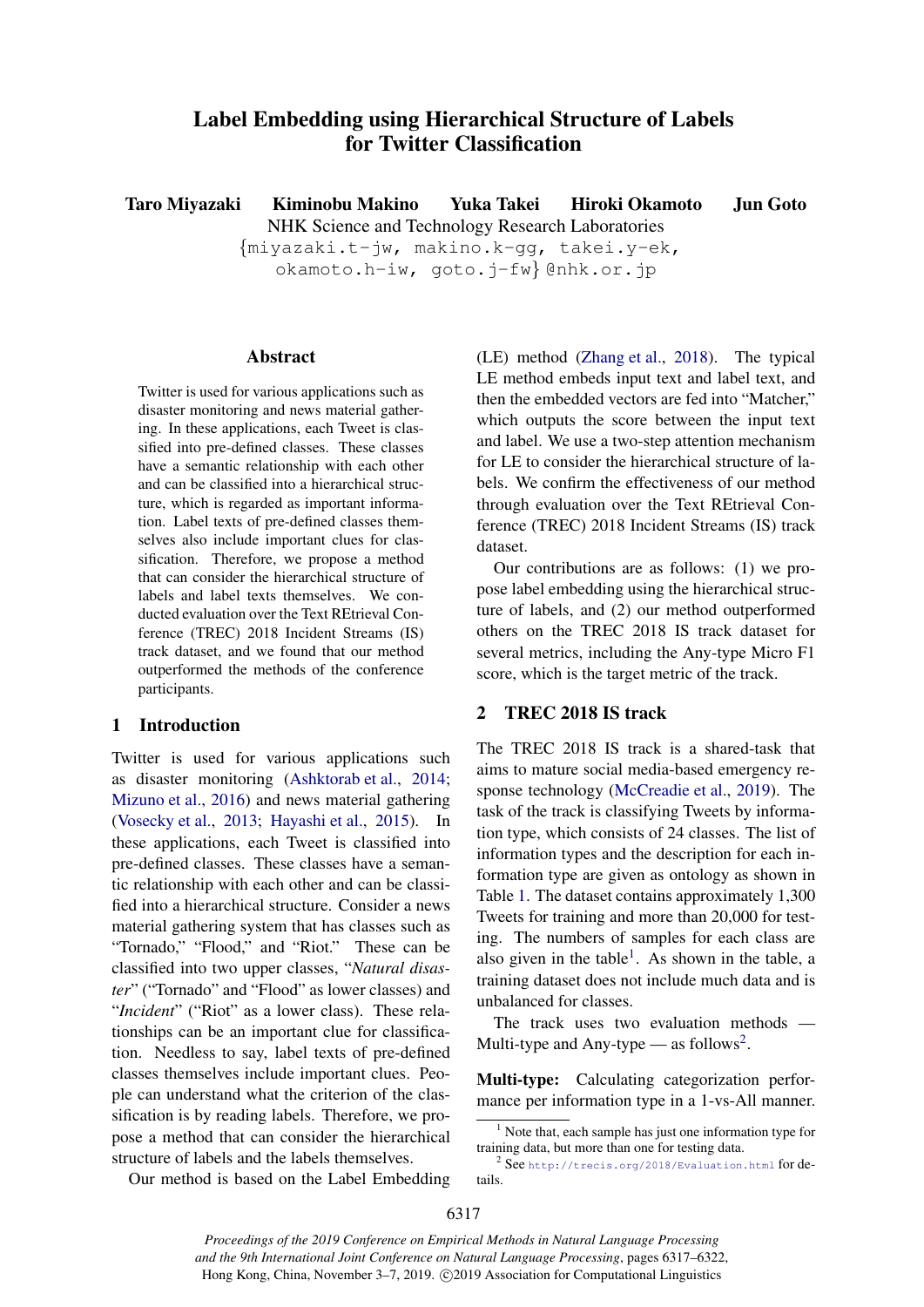| Intent type         | Information type              | Description                                                                            | # (train)      | $#$ (test) |
|---------------------|-------------------------------|----------------------------------------------------------------------------------------|----------------|------------|
| <b>REQUEST</b>      | REQUEST-GOODS SERVICES        | The user is asking for a particular service or physical good                           | 0              | 126        |
|                     | REQUEST-SEARCHANDRESCUE       | The user is requesting a rescue (for themselves or others)                             | 0              | 286        |
|                     | REQUEST-INFORMATION WANTED    | The user is requesting information                                                     | 10             | 172        |
| <b>REPORT</b>       | <b>REPORT-WEATHER</b>         | The user is providing a weather report (current or forecast)                           | 41             | 1,325      |
|                     | REPORT-FIRSTPARTYOBSERVATION  | The user is giving an eye-witness account                                              | 28             | 3,807      |
|                     | REPORT-THIRDPARTYOBSERVATION  | The user is reporting a information that they received from someone else               | 15             | 4.160      |
|                     | REPORT-EMERGINGTHREATS        | The user is reporting a potential problem that may cause future loss of life or damage | 36             | 686        |
|                     | REPORT-SIGNIFICANTEVENTCHANGE | The user is reporting a new occurrence that public safety officers need to respond to  | 34             | 415        |
|                     | REPORT-MULTIMEDIASHARE        | The user is sharing images or video                                                    | 127            | 3.974      |
|                     | REPORT-SERVICE AVAILABLE      | The user is reporting that they or someone else is providing a service                 | 15             | 1,076      |
|                     | <b>REPORT-FACTOID</b>         | The user is relating some facts, typically numerical                                   | 140            | 2,383      |
|                     | <b>REPORT-OFFICIAL</b>        | An official report by a government or public safety representative                     | 52             | 403        |
|                     | <b>REPORT-CLEANUP</b>         | A report of the clean up after the event                                               | 2              | 62         |
|                     | <b>REPORT-HASHTAGS</b>        | Reporting which hashtags correspond to each event                                      | 4              | 3,363      |
| <b>CALLTOACTION</b> | <b>CALLTOACTION-VOLUNTEER</b> | The user is asking people to volunteer to help the response effort                     | $\overline{2}$ | 116        |
|                     | CALLTOACTION-DONATIONS        | The user is asking people to donate goods/money                                        | 15             | 804        |
|                     | CALLTOACTION-MOVEPEOPLE       | The user is asking people to leave an area or go to another area                       | 26             | 27         |
| <b>OTHER</b>        | <b>OTHER-PASTNEWS</b>         | The post is generic news, e.g. reporting that the event occurred                       | 12             | 1,351      |
|                     | <b>OTHER-CONTINUINGNEWS</b>   | The post providing/linking to continuous coverage of the event                         | 250            | 4.871      |
|                     | <b>OTHER-ADVICE</b>           | The author is providing some advice to the public                                      | 39             | 1,209      |
|                     | <b>OTHER-SENTIMENT</b>        | The post is expressing some sentiment about the event                                  | 39             | 6.952      |
|                     | <b>OTHER-DISCUSSION</b>       | Users are discussing the event                                                         | 51             | 2,060      |
|                     | <b>OTHER-IRRELEVANT</b>       | The post is irrelevant, contains no information                                        | 163            | 2,605      |
|                     | <b>OTHER-UNKNOWN</b>          | Does not fit into any other category                                                   | 26             | 77         |
|                     | <b>OTHER-KNOWNALREADY</b>     | The responder already knows this information                                           | 112            | 1101       |
|                     |                               |                                                                                        |                |            |

Table 1: Ontology information type.



Figure 1: Overview of our proposed method.

Methods are evaluated using four metrics: Precision, Recall, F1 (positive class), and Accuracy (overall).

Any-type: A system receives a full score for a Tweet if the system assigned any of the categories that the human assessor selected for that Tweet. Methods are evaluated using four metrics: Precision, Recall, F1 (micro average: the target metric of the track), and Accuracy (micro average).

## 3 Our Method

As shown in Table 1, each information type has a rather rich description, so we think that using the description can improve the performance. Also, the information types can be regarded as a hierarchical-structure label, which consists of four upper classes (equal to intent type, such as REQUEST and REPORT) and 24 lower classes (equal to information type, such as REQUEST-GOODSSERVICES and REPORT-WEATHER). To use these useful features, we propose a label embedding using the hierarchical structure of labels.

The overview of our method is given in Figure 1. Our method is similar to the one Zhang et al. (2018) used, but it differs in that our

method considers the hierarchical structure of labels, which is our key feature.

 $X, L<sub>i</sub>$ , and  $U<sub>j</sub>$  are the input text, label text of the *j*-th lower class, and label text of the upper class corresponding to the *j*-th lower class, respectively. We use "description" and "intent type" in Table 1 for the label text of the lower and upper classes, respectively. "Embed" in the figure is a pre-trained model such as BERT (Devlin et al., 2019) and ELMo (Peters et al., 2018) of  $V \times m$ , where *V* and *m* denote the vocabulary size and embedding size, respectively.  $w_X$  and  $w_L$  means Bi-directional Long Short-Term Memory (Bi-LSTM), and both have a *d* dimension of hidden layer.

First,  $X$ ,  $L_j$ , and  $U_j$  are embedded using the pre-trained model, and then the embedded vectors are fed into  $w_X$  for *X* and  $w_L$  for  $L_i$  and  $U_i$ , respectively. We gather the hidden states of Bi-LSTM for each input token and stack them, and then we get three matrices:

Text representing matrix:  $\mathbf{h}_x \in \mathbb{R}^{|X| \times 2d}$ , Lower label representing matrix:  $\mathbf{h}_{l_j} \in \mathbb{R}^{\vert L_j \vert \times 2d}$ , Upper label representing matrix:  $\mathbf{h}_{u_j} \in \mathbb{R}^{|U_j| \times 2d}$ ,

where  $|X|$ ,  $|L_i|$  and  $|U_i|$  represent the number of tokens in  $X$ ,  $L_i$  and  $U_i$ , respectively. Note that we have a 2*d* dimension for the row of each matrix because of concatenating forward and backward states.

Next, we calculate "label attention" and "hierarchical attention." The label attention weight  $\mathbf{w}_{\text{label}} \in \mathbb{1}^{|L_j|}$  and label attention vector  $\mathbf{a}_{\text{label}} \in$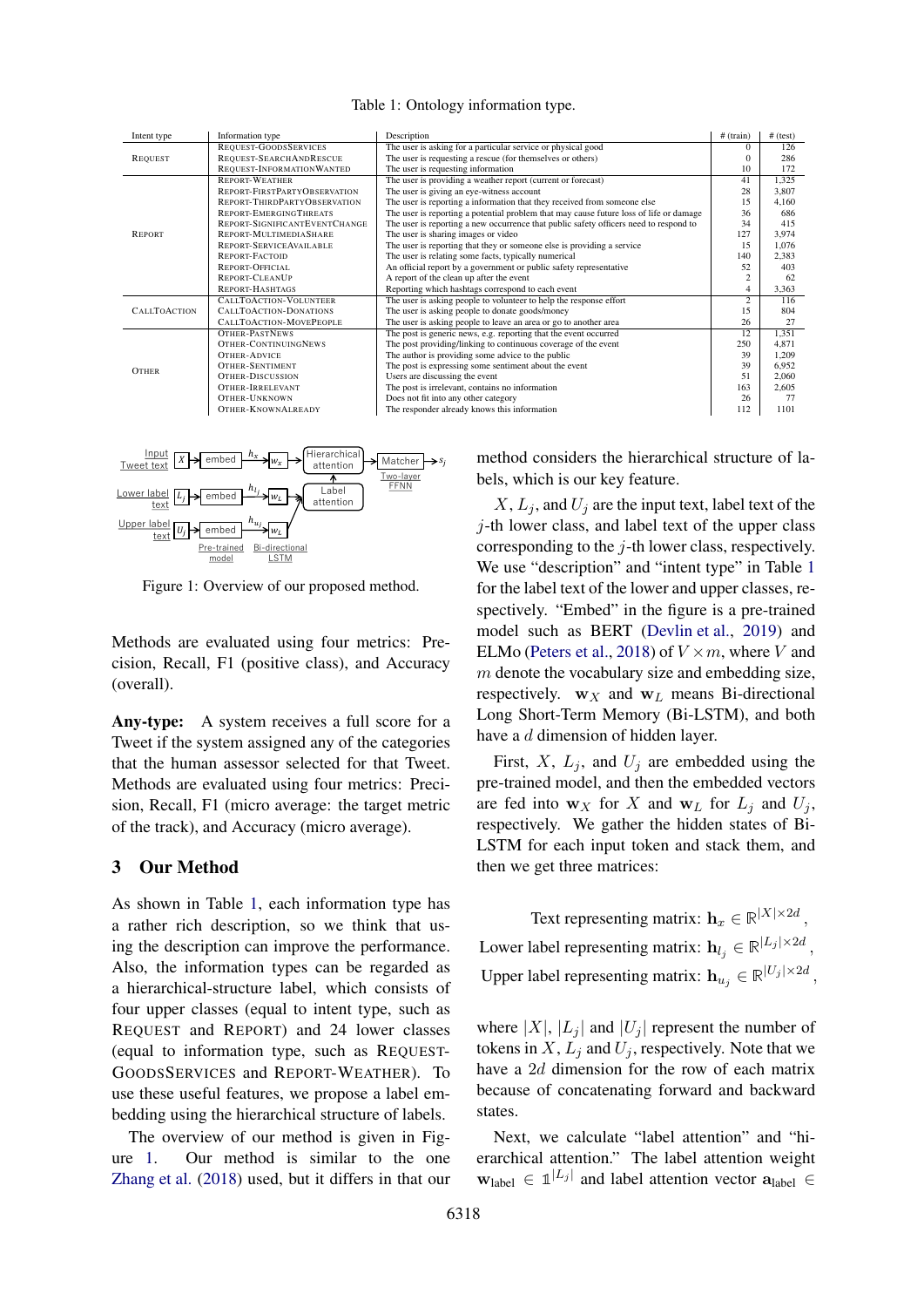$1<sup>2d</sup>$  are calculated as follows:

$$
\mathbf{w}_{\text{label}} = \text{softmax} (\mathbf{h} \cdot \mathbf{h}_{l_j}^T / \sqrt{2d}),
$$

$$
\mathbf{a}_{\text{label}} = \mathbf{w}_{\text{label}} \cdot \mathbf{h}_{l_j},
$$

where  $h \in \mathbb{1}^{2d}$  is the concatenation of hidden states of the final step of both directions of  $h_{u_j}$ . We use scaled-dot product attention for label attention (Vaswani et al., 2017).

By using **a**label, the hierarchical attention weight  $\mathbf{w}_{\text{hier}} \in \mathbb{1}^{|X|}$  and hierarchical attention vector  $\mathbf{a}_{\text{hier}} \in \mathbb{1}^{2d}$  are obtained as follows:

$$
\mathbf{w}_{\text{hier}} = \mathbf{a}_{\text{label}} \cdot \mathbf{h}_x^T ,
$$

$$
\mathbf{a}_{\text{hier}} = \mathbf{w}_{\text{hier}} \cdot \mathbf{h}_x .
$$

Note that we use normalization for label attention but not for hierarchical attention. We confirm that this condition is best by an experiment, which is detailed in the Discussion section.

Then, **a**hier is fed to "Matcher," which consists of a two-layer Feed-Forward Neural Network (FFNN):

$$
\begin{aligned} \mathbf{v}_{\text{mid}} &= \mathbf{W}_{\text{mid}} \cdot \operatorname{ReLU}\left(\mathbf{a}_{\text{hier}}\right) + \mathbf{b}_{\text{mid}} \,, \\ s_{j} &= \mathbf{W}_{\text{matcher}} \cdot \operatorname{ReLU}\left(\mathbf{v}_{\text{mid}}\right) + \mathbf{b}_{\text{matcher}} \,, \end{aligned}
$$

where  $\mathbf{W}_{mid} \in \mathbb{R}^{d \times 2d}$  and  $\mathbf{W}_{matcher} \in \mathbb{R}^{1 \times d}$  are weight matrices, and  $\mathbf{b}_{mid} \in \mathbb{1}^d$  and  $\mathbf{b}_{matcher} \in \mathbb{1}^1$ are bias. *s<sup>j</sup>* is a score between input Tweet *X* and information type *j*.

We gather  $s_j$  for all  $j \in C$ , where C denotes the set of the information type. Finally, we obtain the estimation result *o* for input Tweet *X* as follows:

$$
o = \operatorname{argmax}\left(s_1, s_2, \ldots, s_{|C|}\right).
$$

## 4 Experiments

#### 4.1 Experimental Settings

Our experiments were based on TREC 2018 IS track in terms of the dataset and evaluation. The dataset consists of original json data of Tweets. We excluded @-mentions and URLs. We conducted 10-fold cross validation to find the best setting, and all models were used as ensemble models to predict the information type for testing data.

The models were implemented in Chainer (Tokui et al., 2015) and learned with the Adam optimizer (Kingma and Ba, 2014), on the basis of categorical cross-entropy loss with class weights  $W_c = \frac{|c_{max}|}{|c|}$  $\frac{max}{|c|}$ , where  $|c|$  is the number of samples of information type *c* appearing in the training data, and  $|c_{max}|$  is that of the most-frequent information type. We used BERT-base, Uncased<sup>3</sup> as



Figure 2: Baseline methods based on label embedding.

the pre-trained model, which has a 12-layer, 768 hidden states transformer model with 12-heads attention. The BERT model was used as a frozen model without fine-tuning.

The hyperparameters used were: a minibatch size of 32; hidden layer size of 200; *L*<sub>2</sub> regularization coefficient of 10*−*<sup>5</sup> ; dropout rate of 0.5; and 100 training iterations, with early stopping on the basis of the Macro F1 score of the development data.

#### 4.2 Baseline Methods

We prepared three baseline methods. All baseline methods used the same hyperparameters as the proposed method.

**Non-LE**: This method is not based on LE. We use the BERT model as token embedding. The embedded vectors are fed into Bi-LSTM, and then the concatenation of hidden states of the final step of both directions is fed into the two-layer FFNN for classification into the information type.

**Non-hier**: This method is almost the same as our proposed method but does not use hierarchical attention. The vector fed into Matcher is calculated as attention between embedding vectors of the input text and label text of the lower class (Figure  $2-(a)$ ).

**Transfer:** This method uses the same structure as Non-hier, but we use transfer learning to consider the hierarchical structure of labels. This is inspired by Shimura et al. (2018). First, the model is learned as classifying upper class labels, and then the model is transferred to be learned as classifying lower class labels (Figure 2-(b)). We tried several settings and found that transferring only the Bi-LSTM layer is better in this task.

<sup>3</sup> https://github.com/google-research/bert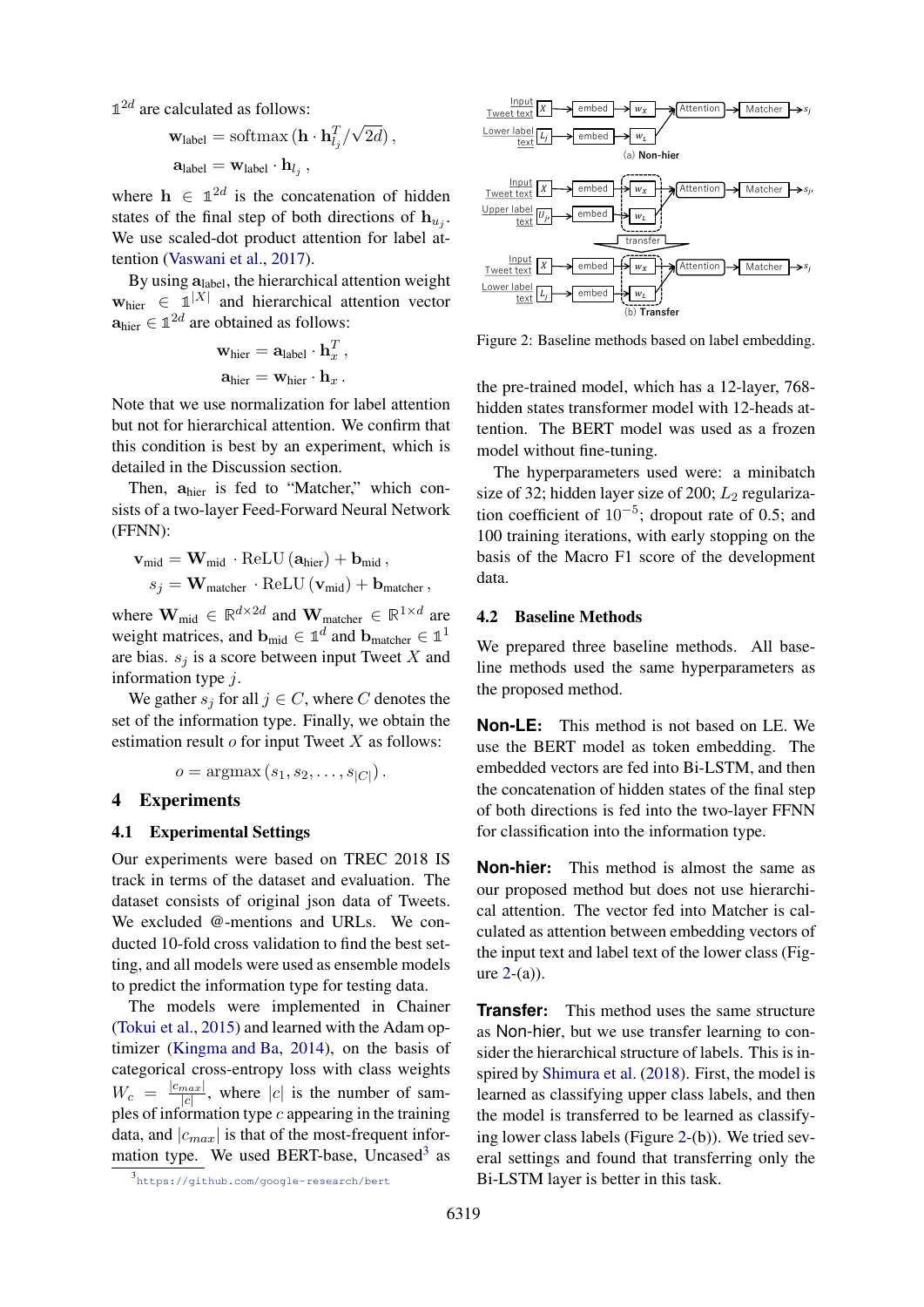Table 2: Experimental results. *italics* denote the best results in TREC 2018, and bold denotes the overall best results. For some metrics, the best results are for other TREC 2018 participants' methods not shown in the table, so no results are in *italics* or bold for these metrics.

| Method                                                                                          | Multi-type, Macro Avg. |        |        | Any-type, Micro Avg. |           |        |                    |          |
|-------------------------------------------------------------------------------------------------|------------------------|--------|--------|----------------------|-----------|--------|--------------------|----------|
|                                                                                                 | Precision              | Recall | F1     | Accuracy             | Precision | Recall | F1 (target metric) | Accuracy |
| Non-LE                                                                                          | 0.2461                 | 0.1302 | 0.1523 | 0.9073               | 0.5032    | 0.7055 | 0.5874             | 0.4387   |
| Non-hier                                                                                        | 0.2522                 | 0.1300 | 0.1497 | 0.9065               | 0.5206    | 0.6301 | 0.5701             | 0.4282   |
| Transfer                                                                                        | 0.2448                 | 0.1324 | 0.1533 | 0.9071               | 0.5097    | 0.6810 | 0.5830             | 0.4361   |
| Proposed                                                                                        | 0.2464                 | 0.1300 | 0.1521 | 0.9079               | 0.5164    | 0.7018 | 0.5950             | 0.4460   |
| TREC2018 participants (Top-3 on Any-type Micro F1 score and Top-1 on Multi-type Macro F1 score) |                        |        |        |                      |           |        |                    |          |
| cbun <sub>S2</sub>                                                                              | 0.2666                 | 0.1122 | 0.1262 | 0.9059               | 0.4549    | 0.7780 | 0.5749             | 0.4213   |
| KDEIS4_DM                                                                                       | 0.1483                 | 0.0708 | 0.0734 | 0.9035               | 0.3914    | 0.9856 | 0.5603             | 0.3908   |
| umdhcilfasttext                                                                                 | 0.1827                 | 0.0962 | 0.1117 | 0.9044               | 0.4534    | 0.7260 | 0.5582             | 0.4022   |
| DLR_Augmented                                                                                   | 0.2496                 | 0.1657 | 0.1571 | 0.8996               | 0.3965    | 0.6165 | 0.4826             | 0.3419   |

## 4.3 Results

Table 2 presents the results for our methods and part of the TREC 2018 participants' results. At TREC 2018, cbunS2, KDEIS4 DM, and umdhcilfasttext had the top three results for the Anytype Micro F1 score, which is the target metric of the track. DLR Augmented had the best Multitype Macro F1 score.

Our proposed method outperformed others in terms of the Any-type Micro F1 score and both types of accuracy, while the best for the Multi-type F1 score is DLR Augmented.

### 4.4 Discussion

#### Comparison with other methods

Our proposed method performs the best for several metrics including the target metric (Any-type Micro F1 score). Our hierarchical attention can give less weight for verbose phrases such as "The user is asking" in label text. These phrases include only a little information useful for classifying, so giving them less weight is reasonable and effective. This is one of the advantages of our method, which distinguishes it from LE-based baseline methods. Our method outperforms not only LE-based methods, but also the simple but strong baseline (Non-LE) and the TREC 2018 participants' methods. Therefore, we confirmed the effectiveness of our proposed method.

On the other hand, our method did not perform the best for the Multi-type Macro F1 score. DLR Augmented, which performed the best for this metric, uses augmented data. This is effective in the learning process especially for classes that have small training data. Our method does not use augmented data, so it has lower accuracy for these classes than DLR Augmented. Comparing our proposed method with the baseline methods, differences in the Multi-type Macro F1 score

Table 3: Comparing normalization methods.

| label attention | hierarchical attention | Macro F1 score |
|-----------------|------------------------|----------------|
| normalized      | normalized             | 0.2676         |
| normalized      | none                   | 0.3539         |
| none            | normalized             | 0.0303         |
| none            | none                   | 0.0329         |

were small, and the proposed method achieved the best score for Multi-type accuracy. We think that the differences come from labels that have a small number of samples in test set because the F1 scores for these classes are sensitive to the output, which greatly affects the Macro F1 score.

#### Insight of our proposed method

To determine which combination of normalization is effective for our task, we conducted a small experiment using development data. Results are shown in Table 3. We used the Macro F1 score as the metric $4$ . We can see that using normalization for label attention but not for hierarchical attention is best. One reason is that the norm of the output vector of hierarchical attention directly affects the score  $s_i$ . Hierarchical attention without normalization can make distinctions for the output vector of each class in the norm, so it works well. On the other hand, using normalization is better in label attention. We observed that not using normalization for label attention makes the model diverge, so normalization needs to be used for label attention.

Table 4 shows the macro F1 scores summarized for each upper class of the proposed method and Non-hier.  $\Delta$  in the table means the difference between two methods. Interestingly, our method works best for the upper class OTHER, which contains the fewest meanings in the upper class label

<sup>4</sup> Each sample has just one information type for development data and more than one for testing data, so the Macro F1 score between Table 2 and 3 cannot be compared directly.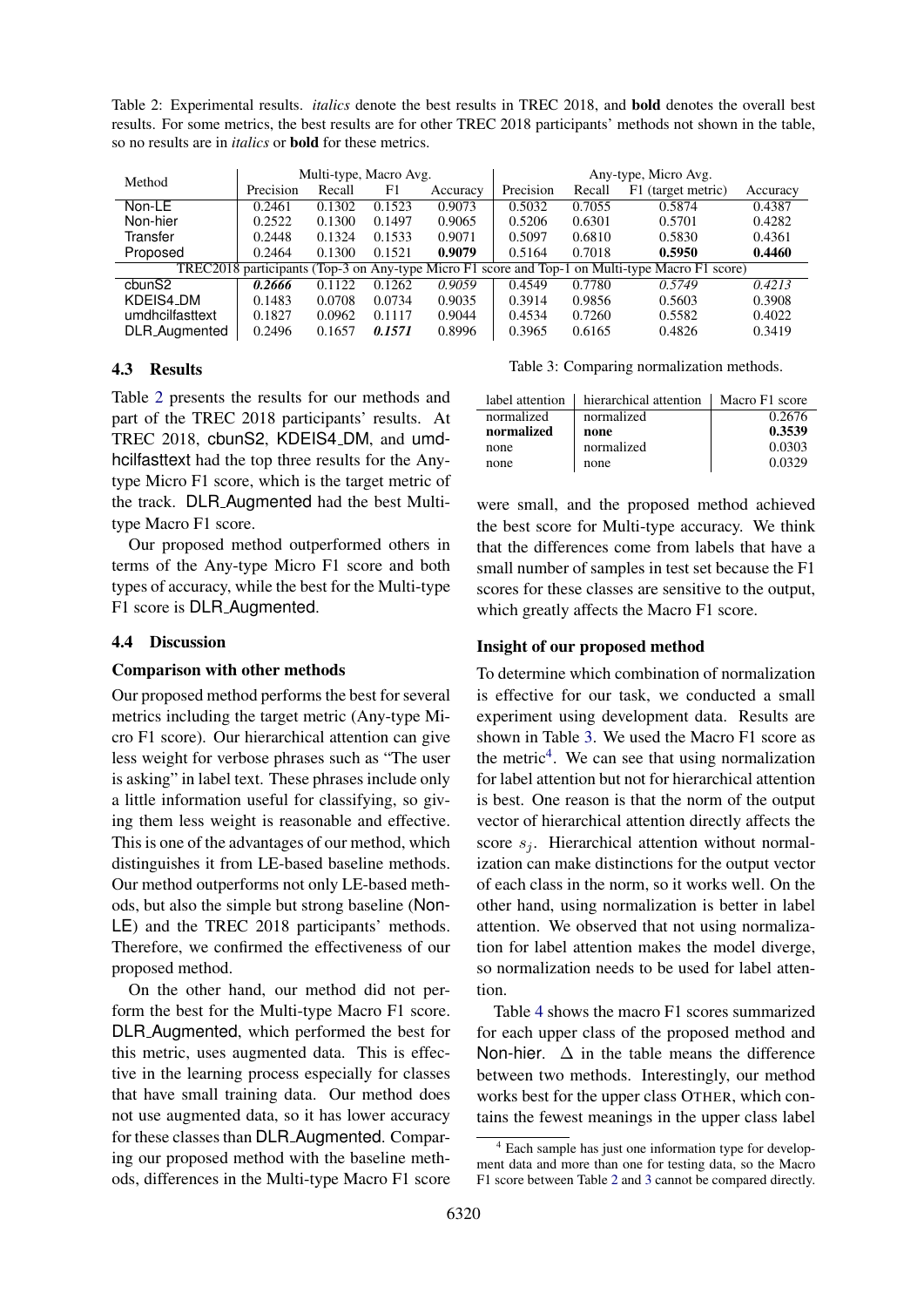Table 4: Comparing macro F1 score for each upper class between proposed and Non-hier.

| Upper class         | Proposed | Non-hier |          |
|---------------------|----------|----------|----------|
| <b>REQUEST</b>      | 0.030    | 0.037    | $-0.007$ |
| <b>REPORT</b>       | 0.124    | 0.125    | $-0.001$ |
| <b>CALLTOACTION</b> | 0.180    | 0.170    | $+0.010$ |
| <b>OTHER</b>        | 0.228    | 0.216    | $+0.012$ |

text. The lower class label text for the upper class OTHER includes less verbose phrases such as "The user requesting," so label attention can give higher weight for important parts of the label text more precisely.

On the other hand, the F1 score of the proposed method for the upper class REPORT is worse than that of Non-hier. This is caused by the lower class REPORT-SIGNIFICANTEVENTCHANGE (the  $\Delta$  is *−*0*.*05, which is the worst in all lower classes). The label text of the lower class includes a misspelling ("occurence" instead of "occurrence"<sup>5</sup>). This confuses our model when calculating label attention weight, so the F1 score is lower.

We found that the number of tokens in the lower class label text affects the effectiveness of the proposed method. The proposed method has a better F1 score than Non-hier for nine lower classes with a mean number of tokens in the lower class labels of 11.2. On the other hand, the proposed method has a lower F1 score than Non-hier for seven lower classes with a mean number of tokens of 8.0. This shows that the more tokens the lower class label text has, the more effective the proposed method becomes. Of course, this does not mean that our method works for only classes that have rich label text. For example, our method improves the F1 score for some classes that have short label text such as OTHER-DISCUSSION, which has only five tokens in the label text.

Overall, using hierarchical structure of labels is effective in many cases, but it is sensitive to the quality and quantity of label texts of the lower classes.

## 5 Related Work

Label embedding has attracted attention, especially for few- and zero-shot learning tasks (Socher et al., 2013; Akata et al., 2013; Kodirov et al., 2017). Now, many methods applied to natural language processing are proposed. Zhang et al. (2018) used multi-task learning, and Xia et al. (2018) used capsule networks for LE and obtained good results. Our method differs in that it considers the hierarchical structure of labels.

There are many studies using a pre-defined hierarchical structure of labels (Wu et al., 2014; Li et al., 2015; Bilal et al., 2018), and some methods are used with LE (Bengio et al., 2010; Ren et al., 2016). These approaches are effective but large-scale hierarchical data from a thesaurus need to be prepared. Our method does not need large-scale data, so it is advantageous when it comes to calculating cost and flexibility. Shimura et al. (2018) used transfer learning to consider the hierarchical structure of labels, which is the basis of our baseline method (Transfer).

## 6 Conclusion and Future Work

In this paper, we proposed a method of label embedding using the hierarchical structure of labels and confirmed its effectiveness through evaluation over the Text REtrieval Conference (TREC) 2018 Incident Streams (IS) track dataset. Our method outperformed other methods and obtained the best results on the dataset for several metrics including the Any-type Micro F1 score, which was the target metric of TREC 2018 IS track.

We used rather long sentences for lower label text. Typical applications use shorter labels such as "*Tornado*" and "*Riot*." Confirming whether our method works well for other datasets including ones that have only shorter label texts is left for our future work.

## Acknowledgements

We would like to thank Prof. Timothy Baldwin and Dr. Ichiro Yamada for valuable discussions, and the TREC 2018 IS track organizers for providing the dataset. We also thank the anonymous reviewers for their helpful comments.

## **References**

- Zeynep Akata, Florent Perronnin, Zaid Harchaoui, and Cordelia Schmid. 2013. Label-embedding for attribute-based classification. In *The IEEE Conference on Computer Vision and Pattern Recognition (CVPR)*, pages 819–826.
- Zahra Ashktorab, Christopher Brown, Manojit Nandi, and Aron Culotta. 2014. Tweedr: Mining twitter to

 $<sup>5</sup>$  Our label texts are made from provided ontology, so they</sup> contain misspellings arising from the original ontology.